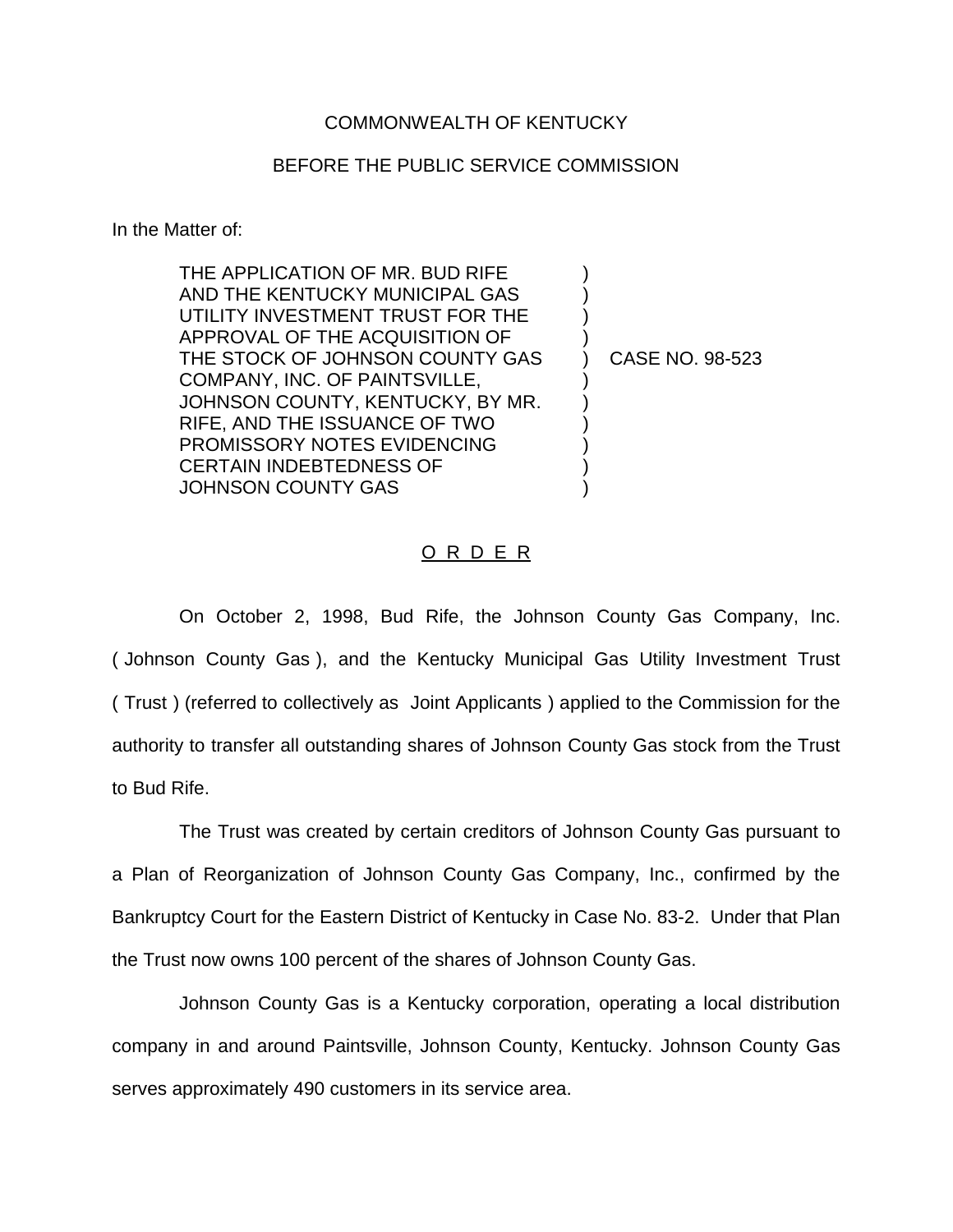KRS 278.020(5) requires the Commission to grant, modify, refuse, or prescribe terms and conditions to an application within 60 days after the filing or on a later date mutually acceptable to the Commission and the acquirer, in this case, Bud Rife. The acquirer waived the 60-day period for a decision and agreed to a decision by the Commission on or before January 30, 1999.

On December 17, 1998, the Commission ordered Bud Rife and Johnson County Gas to file certain data on or before January 5, 1999. Both Joint Applicants have filed motions for a 30-day extension of time from January 5, 1999, in which to answer the data request. Contained in the motion of the acquirer was an agreement to extend the time requirement for a decision in this matter until March 5, 1999. On January 21, 1999, the Commission granted the motion and ordered the response to the data request filed on or before February 6, 1999, and extended the time in which the Commission is required to reach a decision on this petition until March 5, 1999.

The Commission is required under KRS 278.020(4) to grant approval of a transfer if the Commission finds that the applicant has the financial, technical, and managerial ability to provide reasonable service.

The Joint Applicants seek the authorization for Johnson County Gas to issue two promissory notes to facilitate the transfer of the Johnson County Gas stock from the Trust to Mr. Rife. Under the purchase agreement, Johnson County Gas is to issue two promissory notes: Note 1 in the amount of \$655,302.00, and Note 2 in the amount of \$77,698.00. These new notes are to be issued in partial renewal and substitution of a prior indebtedness of Johnson County Gas to the Department of Local Government ( DLG ) for the secured claim held by DLG. Bud Rife has unconditionally guaranteed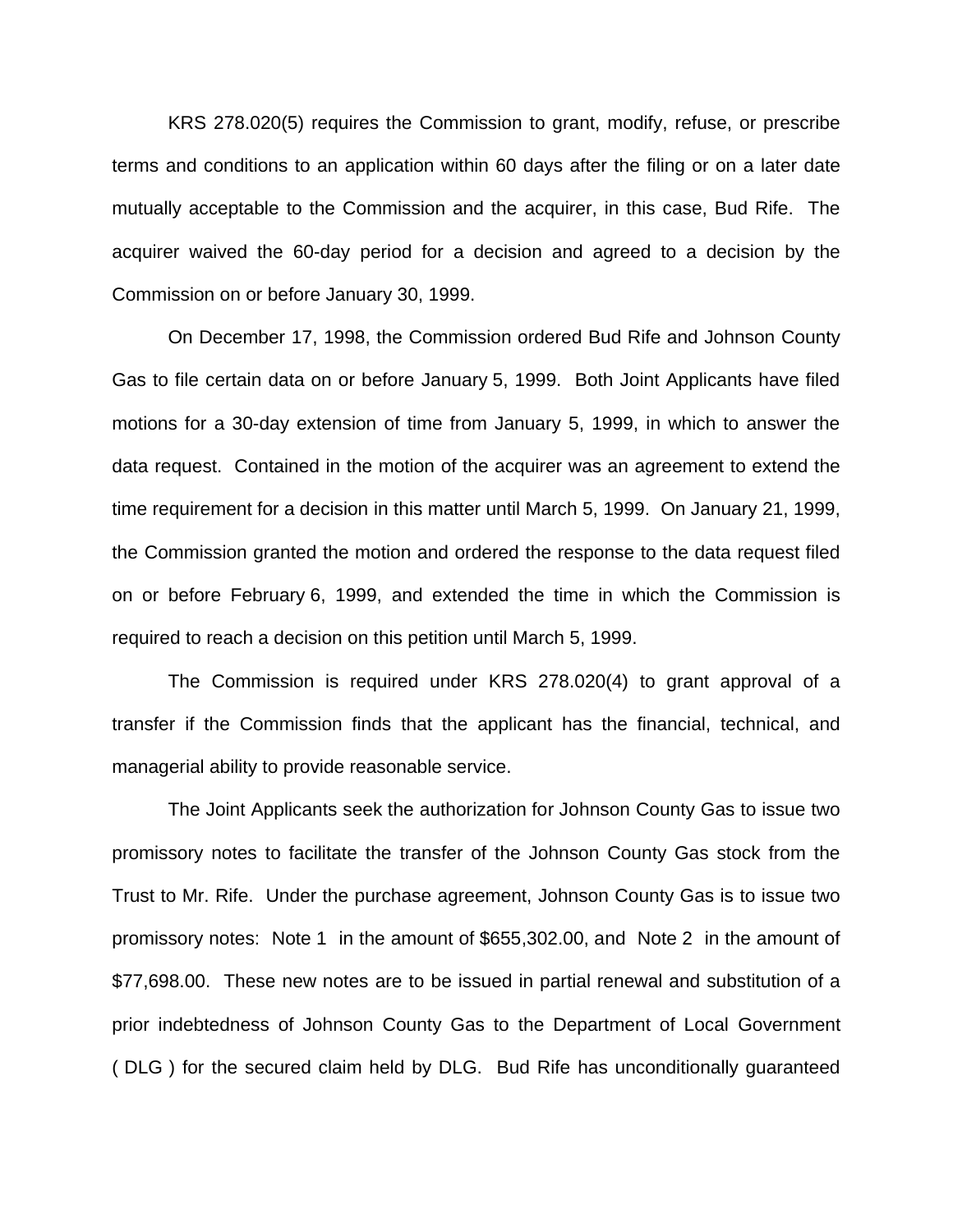the obligations and undertakings of Johnson County Gas in relation to the Stock Purchase Agreements. Under the terms of the sale documents, after the sale the difference between the new notes and the secured claim, representing a portion of the prior debt, will be suspended and held in abeyance. If Johnson County Gas has made payments due under the two new notes and complied with the terms thereof, the Trust will release and discharge all of the obligations and liabilities of Johnson County Gas in connection with the balance of the prior debt.

Before any utility may issue any security or evidences of indebtedness, it must be authorized to do so by the Commission pursuant to KRS 278.300.

The Commission finds that the creation and issuance of the above securities by Johnson County Gas are for lawful objects within the corporate purpose of Johnson County Gas's utility operation, are necessary and appropriate for and consistent with the proper performance of its service to the public, will not impair its ability to perform that service, are reasonably necessary and appropriate for such purposes, and should be approved.

The Commission has reviewed the entire record and, based upon the evidence contained herein, and being sufficiently advised, makes the following findings:

1. Johnson County Gas is a natural gas utility subject to the jurisdiction of the Commission.

2. Bud Rife has managed Johnson County Gas since February 12, 1997, and since that time Johnson County Gas has experienced operational and financial stability. Bud Rife has existing and previous business and employment experience in operating a natural gas utility.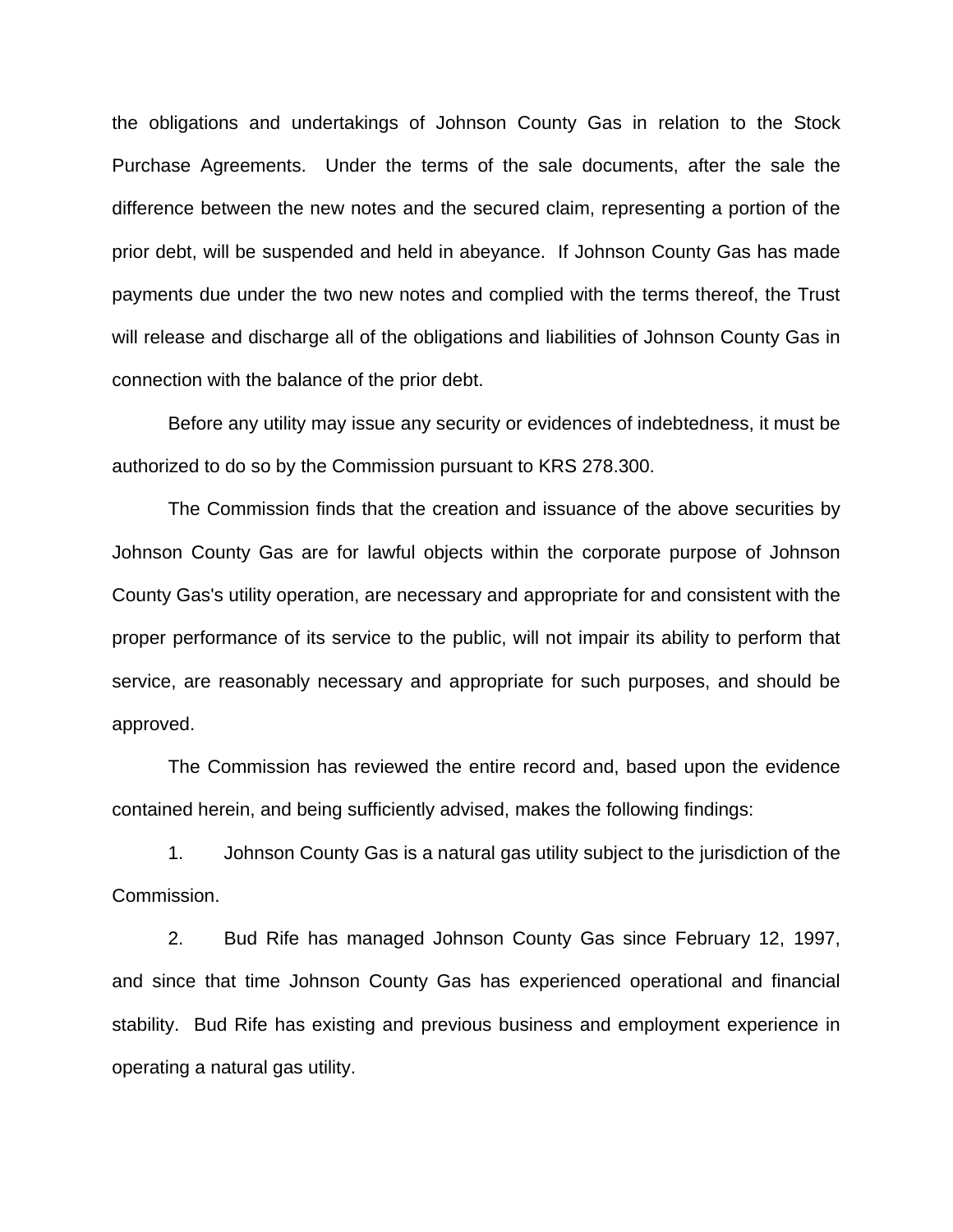3. Bud Rife is ready, willing, and able to continue providing adequate service.

4. The Commission finds that the issuance of the two notes and the discharge of a portion of the prior debt will benefit Johnson County Gas by substantially reducing the indebtedness of Johnson County Gas.

IT IS THEREFORE ORDERED that:

1. Johnson County Gas is authorized to issue two notes being Note 1 in the amount of \$655,302.00 and Note 2 in the amount of \$77,698.00 under the terms of the Stock Purchase Agreement. These new notes are to be issued in partial renewal and substitution of a prior indebtedness of Johnson County Gas to the Department of Local Government ( DLG ) for the secured claim held by DLG. Nothing contained herein shall be construed as a finding of value for any purpose or as a warranty as to the securities authorized by this Order.

2. The transfer of all the outstanding shares of Johnson County Gas to Bud Rife is approved with the following conditions prescribed:

a. Johnson County Gas shall conduct an evaluation of its financial condition to determine whether a rate increase is necessary. Johnson County Gas shall file within 30 days of the date of this Order a report with the results of the analysis of its financial condition. If it is determined that a rate increase is warranted, it should file an application for an adjustment of rates within 45 days of the date of this Order. If Johnson County Gas has filed a request for a rate increase prior to the date of the required reports in this section, the filing requirements shall be considered fulfilled.

b. Johnson County Gas shall follow the Uniform System of Accounts for Natural Gas Utilities and submit annual reports in compliance with KRS 278.220.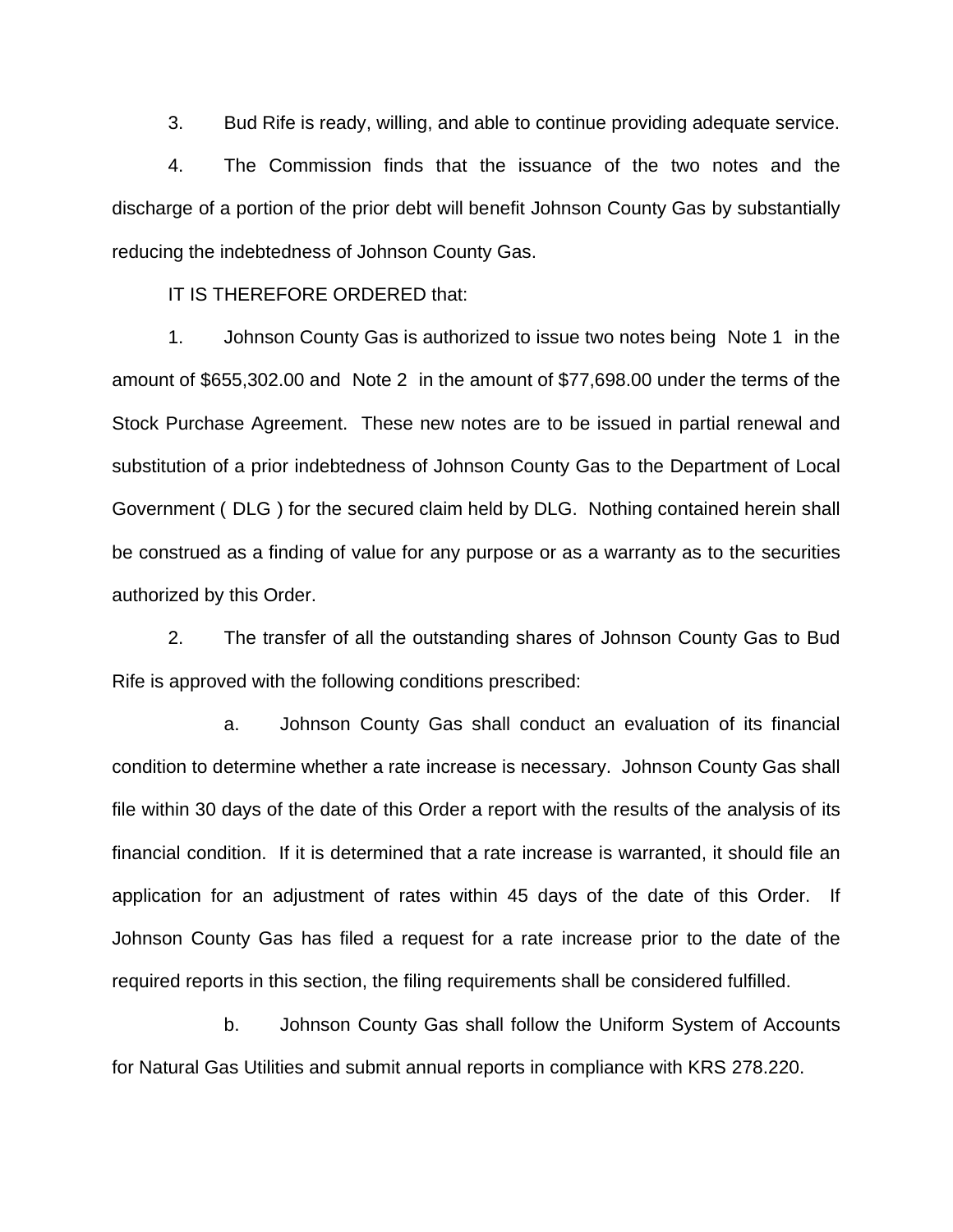c. Johnson County Gas shall establish cost allocation procedures to allocate any joint costs incurred with the affiliated companies commonly owned by Bud Rife to prevent cross-subsidization. The cost allocation procedures established by Johnson County Gas will be subject to review in any future rate case or any audit conducted by the Commission.

d. Johnson County Gas shall file copies of contracts for any services provided by affiliated or commonly owned companies, contract employees and/or for goods and services obtained by contract from affiliates or related parties.

e. Johnson County Gas and the Trust shall modify the Conditions of Stock Purchase Agreement to include references to the appropriate regulatory agency in any area where the reference to the Federal Energy Regulatory Commission is inappropriate.

f. Johnson County shall submit a quarterly report of its operations for the period ending June 30, 1999, and quarterly thereafter. Each quarterly report shall contain a balance sheet and detailed income statement. All quarterly reports shall be due within 45 days of the end of the quarterly reporting period, until further notice by the Commission.

3. The Joint Applicants shall notify the Commission that the transfer has taken place by filing with the Commission copies of the signed closing documents within 5 days thereof.